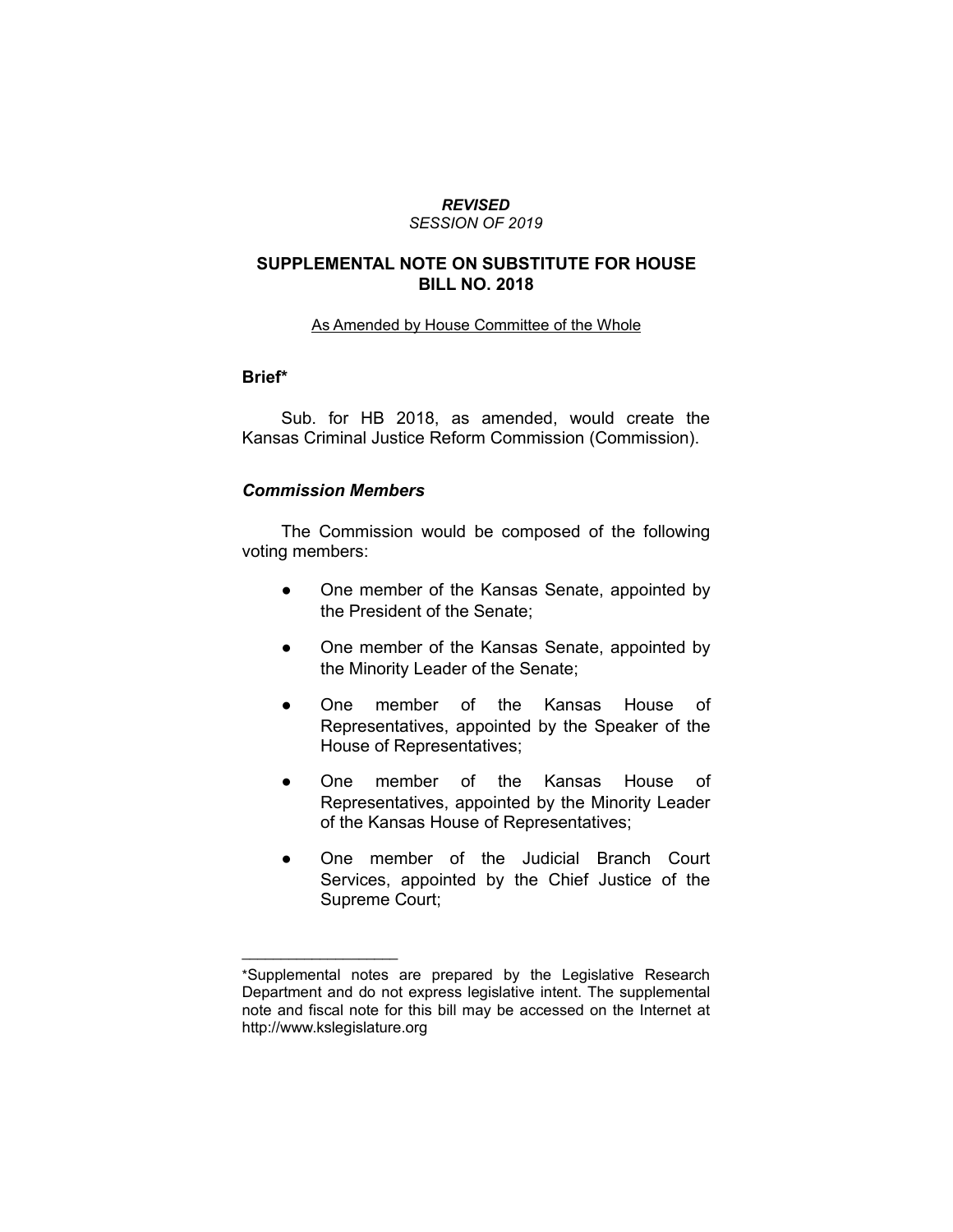- One criminal defense attorney or public defender, appointed by the Governor;
- One county or district attorney from an urban area and one county attorney from a rural area, appointed by the Kansas County and District Attorneys Association;
- One sheriff and one chief of police, appointed by the Attorney General;
- One professor of law from the University of Kansas School of Law and one professor of law from Washburn University School of Law, appointed by the deans of such schools;
- One drug and alcohol addiction treatment provider who provides services pursuant to the certified drug abuse treatment program, appointed by the Kansas Sentencing Commission;
- One district judge, appointed by the Kansas District Judges Association;
- One district magistrate judge, appointed by the Kansas District Magistrate Judges Association;
- One member representative of the faith-based community, appointed by the Governor;
- One member of a criminal justice reform advocacy organization, appointed by the Legislative Coordinating Council (LCC);
- One mental health professional, appointed by the Kansas Community Mental Health Association; and
- One member representative of community corrections, appointed by the Secretary of Corrections.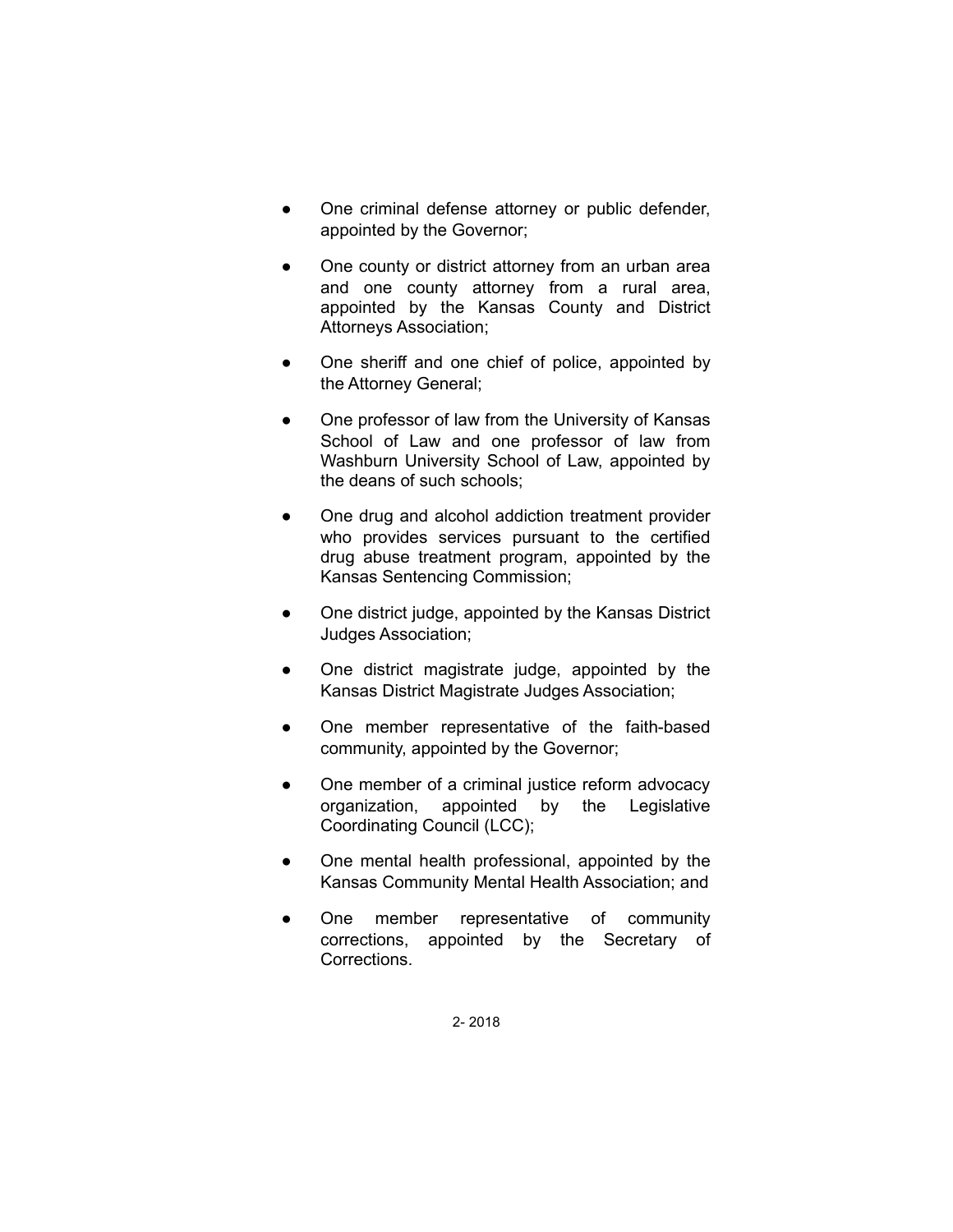The Commission would also include the following nonvoting members:

- The Attorney General, or the Attorney General's designee;
- The Secretary of Corrections, or the Secretary's designee; and
- The Executive Director of the Kansas Sentencing Commission, or the Director's designee.

Appointment of members of the Commission would be required to be completed by August 1, 2019. The appointing authorities would be required to provide notice of such appointments to the Office of Revisor of Statutes and the Legislative Research Department. The members of the Commission would be required to elect officers from among its members as necessary to discharge its duties.

# *Commission Duties*

The bill would require the Commission to:

- Analyze the sentencing guideline grids for drug and nondrug crimes and make recommendations for legislation that would ensure sentences are appropriate;
- Review the sentences imposed for criminal conduct to determine whether the sentences are proportionate to other sentences imposed for criminal offenses;
- Analyze diversion programs utilized throughout the state and make recommendations with respect to expanding diversion options and implementation of statewide diversion standards;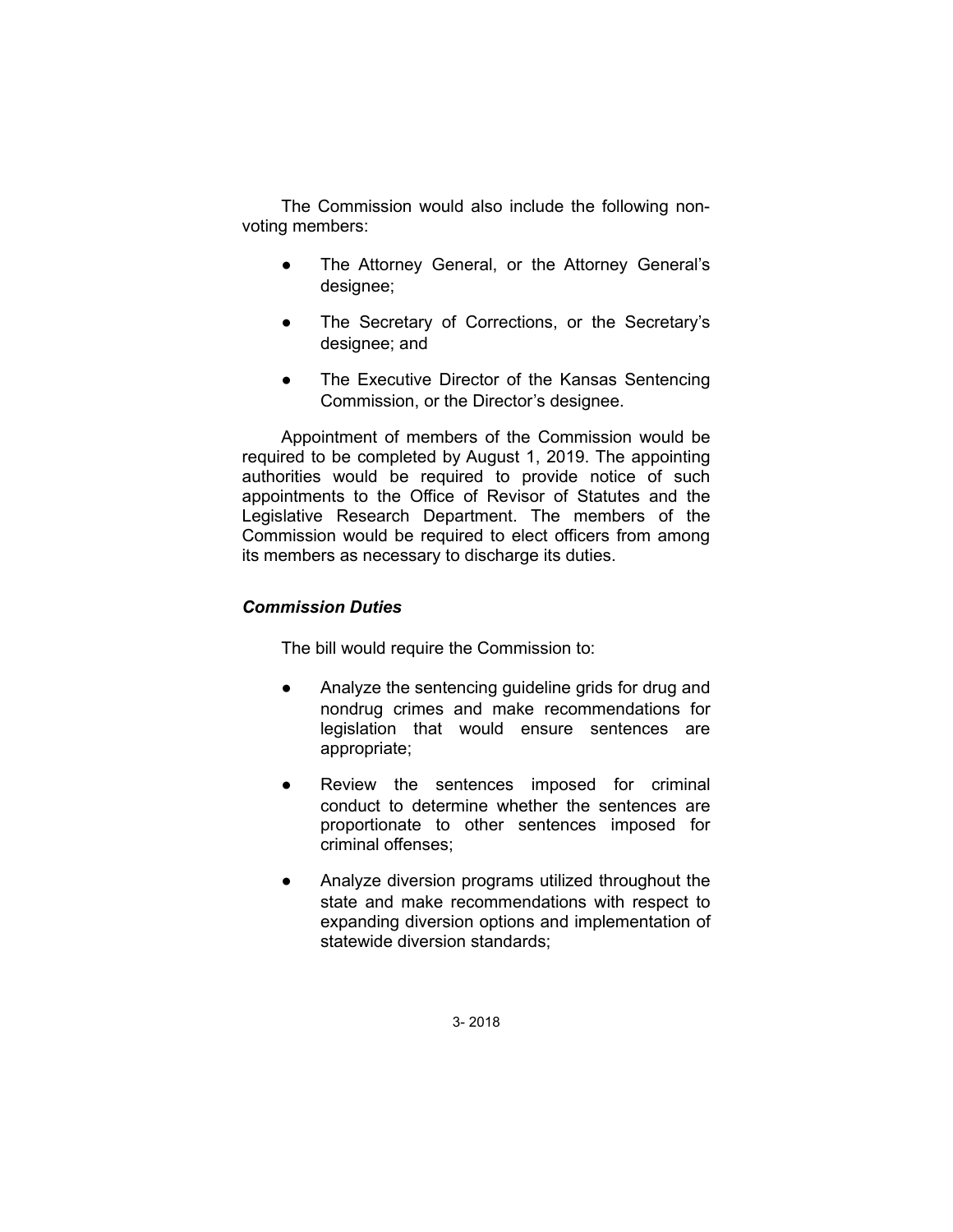- Review the supervision levels and programming available for offenders who serve sentences for felony offenses on community supervision;
- Study specialty courts and make recommendations for the use of specialty courts throughout the state;
- Survey the availability of evidence-based programming for offenders provided both in correctional facilities and in the community, and make recommendations for changes in available programming;
- Study the policies of the Department of Corrections for placement of offenders within the correctional facility system and make recommendations with respect to specialty facilities, including, but not limited to, geriatric, healthcare, and substance abuse facilities;
- Evaluate existing information management data systems and make recommendations for improvements to data systems that will enhance the ability of criminal justice agencies to evaluate and monitor the efficacy of the criminal justice system at all points in the criminal justice process; and
- Study other matters as the Commission determines are appropriate and necessary to complete a thorough review of the criminal justice system.

The bill would authorize the Commission to organize and appoint task forces or subcommittees as necessary to discharge its duties, and the Commission could appoint ex officio, nonvoting members to such task forces or subcommittees.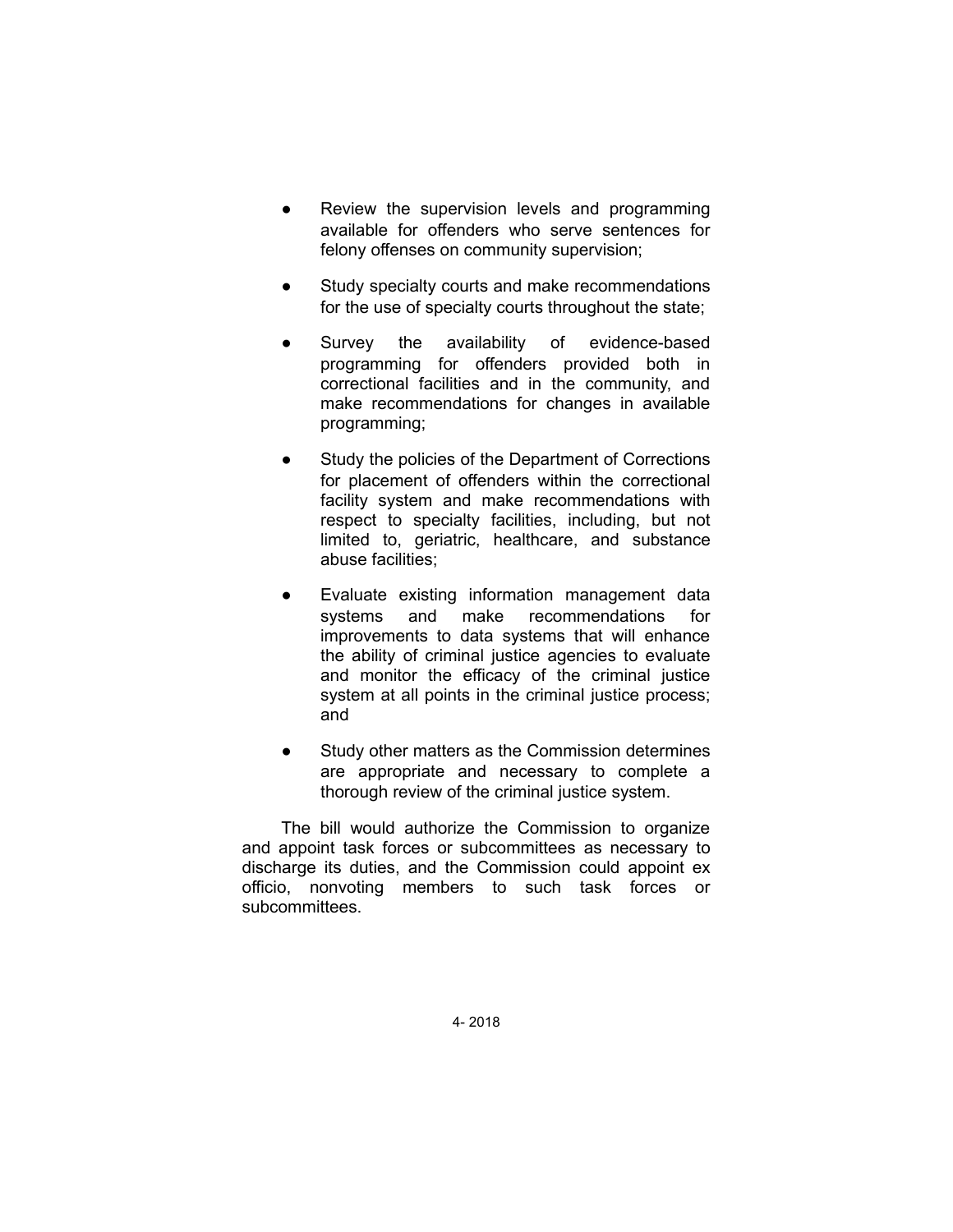### *Sentencing Proportionality*

The bill would direct the Commission to work with the Kansas Judicial Council, the Department of Corrections, and the Kansas Sentencing Commission to review studies and findings of the Sentencing Commission concerning proportionality of sentencing.

# *Testimony and Meetings*

The bill would direct the Commission to receive testimony from interested parties at public hearings to be held in various geographic areas of the state.

# *Reports to the Legislature*

The bill would require the Commission to prepare and submit its interim report to the Legislature on or before December 1, 2019. A final report and recommendations would be required to be submitted to the Legislature on or before December 1, 2020.

### *Support Services and Compensation*

The bill would require the Governor to appoint a facilitator to provide administrative assistance to develop a project plan and to assist the Commission in carrying out the duties of the Commission. The facilitator would work in collaboration with the Commission chairperson and staff of the Office of Revisor of Statutes and the Legislative Research Department. The facilitator would not be a member of the Commission.

Staff of the Office of Revisor of Statutes and the Legislative Research Department would be required to provide assistance as requested by the Commission, subject to approval by the LCC.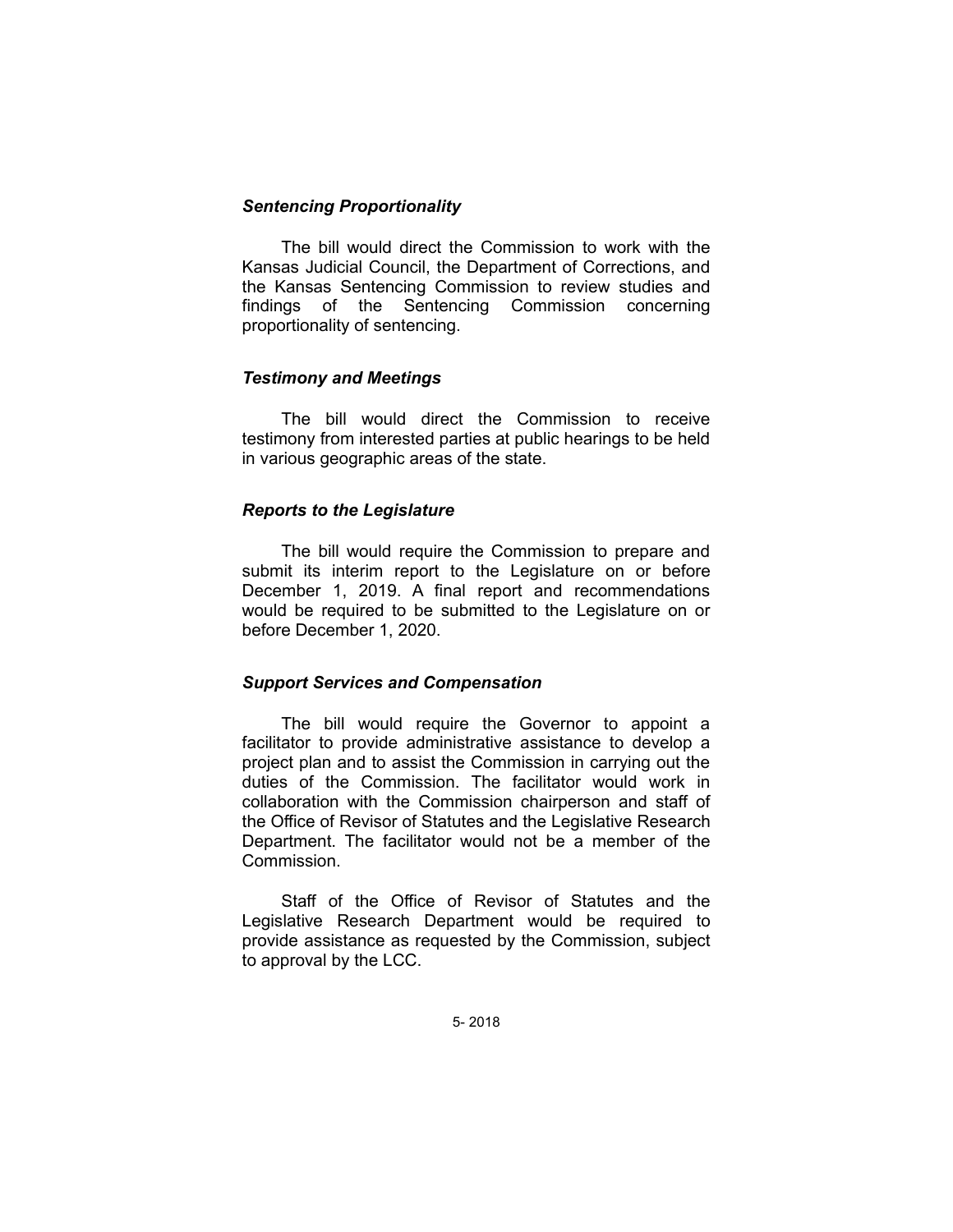The facilitator, in coordination with the Office of Revisor of Statutes and the Legislative Research Department, would be required to call the first meeting of the Commission to take place during August 2019.

If approved by the LCC, legislative members of the Commission attending meetings authorized by the Commission would be paid amounts for expenses, mileage, and subsistence pursuant to KSA 75-3223(e).

#### **Background**

The bill was introduced by Representative Carmichael. As introduced, and as heard by the House Committee on Corrections and Juvenile Justice, the bill would have removed the prosecutorial power of the Secretary of State for certain elections crimes. On January 30, 2019, the House Committee on Corrections and Juvenile Justice recommended HB 2042, with similar subject matter, be passed favorably as amended.

The House Committee on Corrections and Juvenile Justice subsequently recommended a substitute bill for HB 2018 be passed containing the provisions creating the Kansas Criminal Justice Reform Commission, based upon similar language distributed at a previous House Committee hearing by the chairperson.

The bill was referred to the House Committee on Appropriations on February 27, 2019. The bill was then rereferred to the House Committee on Corrections and Juvenile Justice on March 12, 2019. On March 14, 2019, the House Committee on Corrections and Juvenile Justice amended the substitute bill to adjust the defense attorney, drug and alcohol addiction treatment provider, and criminal justice reform advocacy organization appointees, and adjust the compensation provisions.

The House Committee of the Whole, on March 25, 2019, amended the bill to specify the drug and alcohol addiction